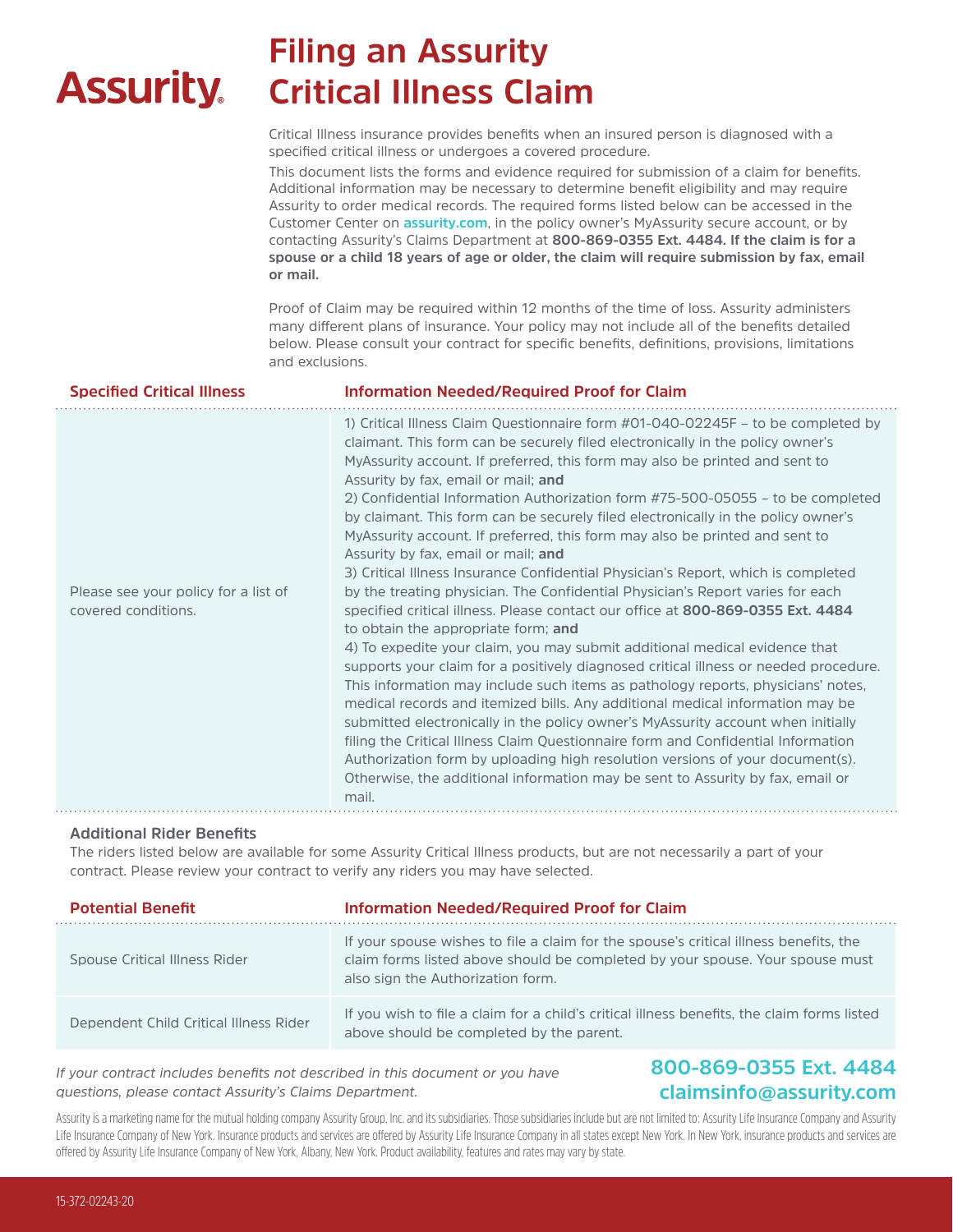# **Assurity.**

### **CRITICAL ILLNESS CLAIM QUESTIONNAIRE**

### **SECTION 1 – PERSONAL INFORMATION**

|                     |              | <b>Policy/Certificate no.(s)</b>                                                                                                                     |                                                                                                                        |                                                       | Claim no.                        |            |  |  |  |
|---------------------|--------------|------------------------------------------------------------------------------------------------------------------------------------------------------|------------------------------------------------------------------------------------------------------------------------|-------------------------------------------------------|----------------------------------|------------|--|--|--|
|                     |              | First, Middle, Last                                                                                                                                  |                                                                                                                        |                                                       | Date of birth                    | MM/DD/YYYY |  |  |  |
|                     | Legal name   |                                                                                                                                                      |                                                                                                                        |                                                       |                                  |            |  |  |  |
| Social Security no. |              |                                                                                                                                                      | Home phone no.<br>City                                                                                                 |                                                       | Work phone no.<br>State          | $Zip+4$    |  |  |  |
|                     | Home address | Street address                                                                                                                                       |                                                                                                                        |                                                       |                                  |            |  |  |  |
|                     |              |                                                                                                                                                      | SECTION 2 - DETAILS OF CRITICAL ILLNESS (Please use the bottom section of page 2 if additional space is needed)        |                                                       |                                  |            |  |  |  |
|                     | 1.           | For what illness are you filing a claim?                                                                                                             |                                                                                                                        |                                                       |                                  |            |  |  |  |
|                     |              | Advanced Alzheimer's Disease                                                                                                                         | Coma                                                                                                                   |                                                       | Pacemaker Placement              |            |  |  |  |
|                     |              | Advanced ALS (Lou Gehrig's Disease                                                                                                                   | □ Coronary Angioplasty                                                                                                 |                                                       | Paralysis                        |            |  |  |  |
|                     |              | Advanced Parkinson's Disease                                                                                                                         | Coronary Artery Bypass Surgery                                                                                         | Pulmonary Embolism<br>Pulmonary Fibrosis (Idiopathic) |                                  |            |  |  |  |
|                     |              | AngioJet Clot Busting                                                                                                                                | Deafness/Loss of Hearing                                                                                               |                                                       |                                  |            |  |  |  |
|                     |              | Aortic/Mitral Valve Repair/Replacement                                                                                                               | End-Stage Renal Disease/Kidney Failure                                                                                 |                                                       | Schizophrenia                    |            |  |  |  |
|                     |              | Atherectomy                                                                                                                                          | Heart Attack (Myocardial Infarction)                                                                                   |                                                       | Skin Cancer                      |            |  |  |  |
|                     |              | Automatic Implantable Cardioverter                                                                                                                   | Loss of Independent Living                                                                                             |                                                       | Stent Implementation             |            |  |  |  |
|                     |              | Defibrillator                                                                                                                                        | Loss of Sight                                                                                                          |                                                       | <b>Stroke</b>                    |            |  |  |  |
| llness              |              | Benign Brain Tumor                                                                                                                                   | Loss of Speech                                                                                                         |                                                       | Sudden Cardiac Arrest            |            |  |  |  |
|                     |              | <b>Blindness/Loss of Sight</b>                                                                                                                       | Major Burns/Severe Burns                                                                                               |                                                       | Surgical Repair Abdominal Aortic |            |  |  |  |
|                     |              | Bone Marrow Failure/Transplant                                                                                                                       | Major Organ Transplant                                                                                                 |                                                       | Aneurysm                         |            |  |  |  |
|                     |              | Cancer (Invasive/Non-Invasive)                                                                                                                       | Multiple Sclerosis                                                                                                     |                                                       | Transient Ischemic Attack (TIA)  |            |  |  |  |
|                     |              | Cardiac Catheterization                                                                                                                              | Occupational HIV                                                                                                       |                                                       | Valvuloplasty                    |            |  |  |  |
|                     | 2.           | Please describe your illness                                                                                                                         |                                                                                                                        |                                                       |                                  |            |  |  |  |
|                     |              |                                                                                                                                                      |                                                                                                                        |                                                       |                                  |            |  |  |  |
|                     |              |                                                                                                                                                      |                                                                                                                        |                                                       |                                  |            |  |  |  |
|                     | 3.           | Is there a family history of this condition? $\Box$ Yes $\Box$ No If YES, provide details.                                                           |                                                                                                                        |                                                       |                                  |            |  |  |  |
|                     |              |                                                                                                                                                      |                                                                                                                        |                                                       |                                  |            |  |  |  |
|                     |              |                                                                                                                                                      |                                                                                                                        |                                                       |                                  |            |  |  |  |
|                     | 1.           | When did symptoms first appear for this condition? (MM/DD/YYYY)                                                                                      |                                                                                                                        |                                                       |                                  |            |  |  |  |
|                     | 2.           | Please describe the symptoms                                                                                                                         |                                                                                                                        |                                                       |                                  |            |  |  |  |
|                     |              |                                                                                                                                                      |                                                                                                                        |                                                       |                                  |            |  |  |  |
| History             |              |                                                                                                                                                      |                                                                                                                        |                                                       |                                  |            |  |  |  |
|                     | 3.           | Did you previously suffer from or receive treatment for this disease or a similar condition? $\Box$ Yes $\Box$ No If YES, provide details and dates. |                                                                                                                        |                                                       |                                  |            |  |  |  |
|                     |              |                                                                                                                                                      |                                                                                                                        |                                                       |                                  |            |  |  |  |
|                     |              |                                                                                                                                                      |                                                                                                                        |                                                       |                                  |            |  |  |  |
|                     |              |                                                                                                                                                      |                                                                                                                        |                                                       |                                  |            |  |  |  |
|                     | 1.           |                                                                                                                                                      | On what date did you first consult a physician for this condition? (Please provide physician information in Section 3) |                                                       |                                  |            |  |  |  |
|                     | 2.           | Date of diagnosis or operation (MM/DD/YYYY) / / /                                                                                                    |                                                                                                                        |                                                       |                                  | MM/DD/YYYY |  |  |  |
| <b>Diagnosis</b>    |              |                                                                                                                                                      |                                                                                                                        |                                                       |                                  |            |  |  |  |
|                     | 3.           | Please provide details and dates of tests or exams to confirm diagnosis                                                                              |                                                                                                                        |                                                       |                                  |            |  |  |  |
|                     |              |                                                                                                                                                      |                                                                                                                        |                                                       |                                  |            |  |  |  |

#### **Continued on page 2.**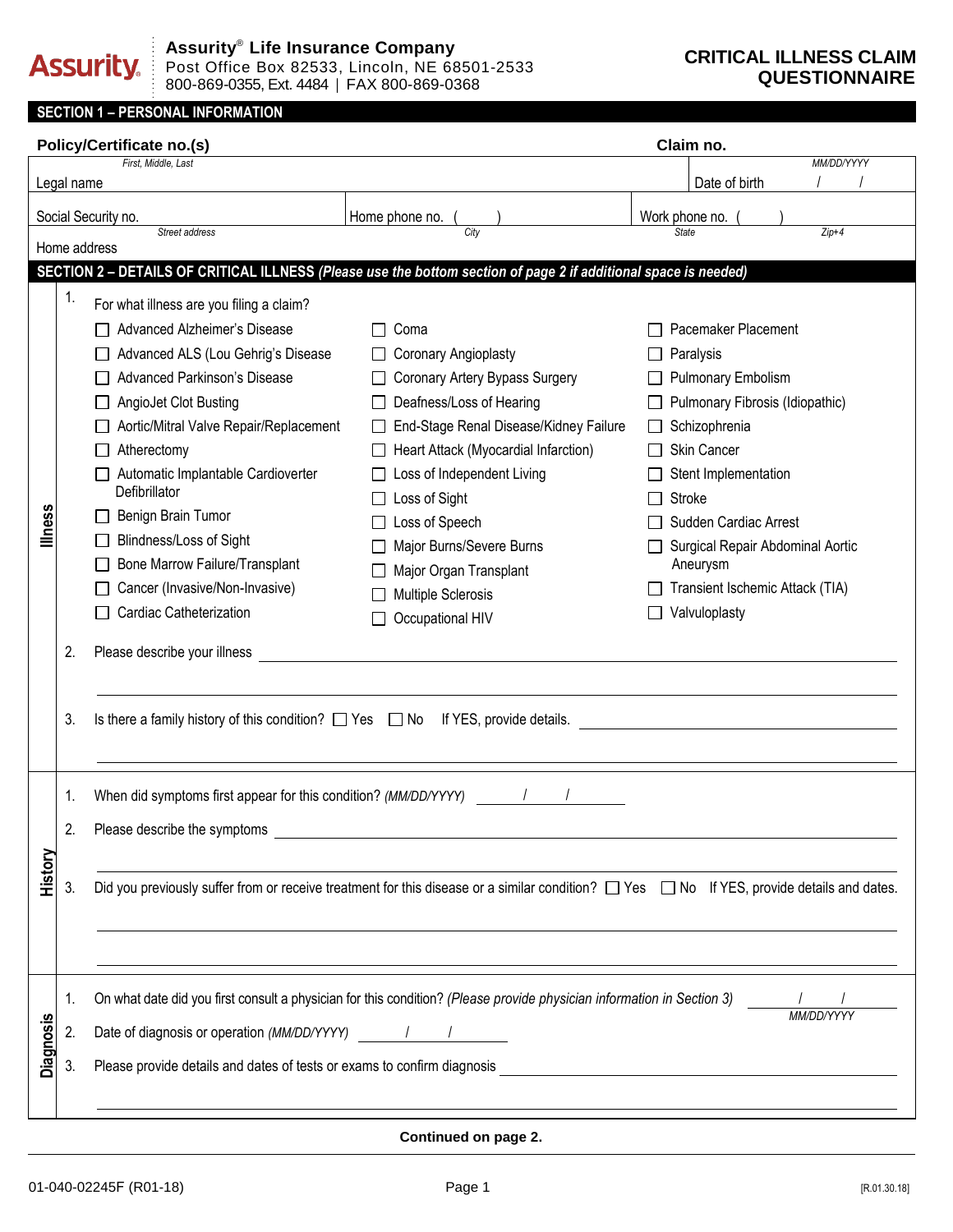# **SECTION 3 – MEDICAL CONSULTATIONS** 1. Attending physician: Name and practice Specialty Phone no. ( ) *Address Street address City State Zip+4* 2. Personal physician: Name and practice Specialty Phone no. ( ) Address *Street address City State Zip+4* 3. Specialist: Name and practice Specialty **Phone no.** ( ) Address *Street address City State Zip+4* 4. Were you hospitalized for this condition?  $\Box$  Yes  $\Box$  No If YES, please provide contact information below. Hospital name and the Admission date and the Discharge date and the Muslim of the Muslim of the Admission date  $\ell$  /  $\ell$

## Address **Address Phone no.** ( ) Street address City State **2**  $\frac{2 \text{ln} + 4}{2 \text{ln} + 4}$  Phone no. ( *Street address City State Zip+4*

# **SECTION 4 – ACKNOWLEDGMENT**

### **FRAUD NOTICES**

#### **Unless specific state language is provided below for your state of residence, the following general fraud notice applies.**

Any person who knowingly, and with intent to defraud any insurance company or other person, files an application for insurance or statement of claim containing any materially false information, or conceals for the purpose of misleading, information concerning any fact material thereto, commits a fraudulent insurance act, which is a crime and shall also be subject to a substantial civil penalty where and to the extent allowed by state law.

**AL RESIDENTS:** Any person who knowingly presents a false or fraudulent claim for payment of a loss or benefit, or who knowingly presents false information in an application for insurance, is guilty of a crime and may be subject to restitution fines or confinement in prison, or any combination thereof.

**AR, DC, LA, MA, RI RESIDENTS:** Any person who knowingly presents a false or fraudulent claim for payment of a loss or benefit, or knowingly presents false information in an application for insurance, is guilty of a crime and may be subject to fines and confinement in prison.

AZ RESIDENTS: For your protection, Arizona law requires the following statement to appear on this form: Any person who knowingly presents a false or fraudulent claim for payment of a loss is subject to criminal and civil penalties.

**CA RESIDENTS:** For your protection, California law requires the following to appear on this form: Any person who knowingly presents false or fraudulent claim for the payment of a loss is guilty of a crime and may be subject to fines and confinement in state prison.

**CO RESIDENTS:** It is unlawful to knowingly provide false, incomplete or misleading facts or information to an insurance company for the purpose of defrauding or attempting to defraud the company. Penalties may include imprisonment, fines, denial of insurance and civil damages. Any insurance company or agent of an insurance company who knowingly provides false, incomplete or misleading facts or information to a policyholder or claimant for the purpose of defrauding or attempting to defraud the policyholder or claimant with regard to a settlement or award payable from insurance proceeds shall be reported to the Colorado Division of Insurance within the Department of Regulatory Agencies.

**FL RESIDENTS:** Any person who knowingly, and with intent to injure, defraud or deceive any insurer, files a statement of claim or an application containing any false, incomplete or misleading information is guilty of a felony of the third degree.

**IL RESIDENTS:** Any person who knowingly, and with intent to defraud any insurance company or other person, files an application for insurance or statement of claim containing fraud or intentional misstatements of material fact commits a fraudulent insurance act, which is a crime and subject to a substantial civil penalty where and to the extent allowed by state law.

**KS RESIDENTS:** Any person who knowingly, and with intent to defraud any insurance company or other person, files an application for insurance or statement of claim containing any materially false information or conceals for the purpose of misleading, information concerning any fact material thereto, commits a fraudulent insurance act, which may be a crime as determined by a court of law and shall also be subject to a substantial civil penalty where and to the extent allowed by state law.

**KY RESIDENTS:** Any person who knowingly and with intent to defraud any insurance company or other person, files a statement of claim containing any materially false information or conceals for the purpose of misleading, information concerning any fact material thereto commits a fraudulent insurance act, which is a crime.

**Continued on page 3.**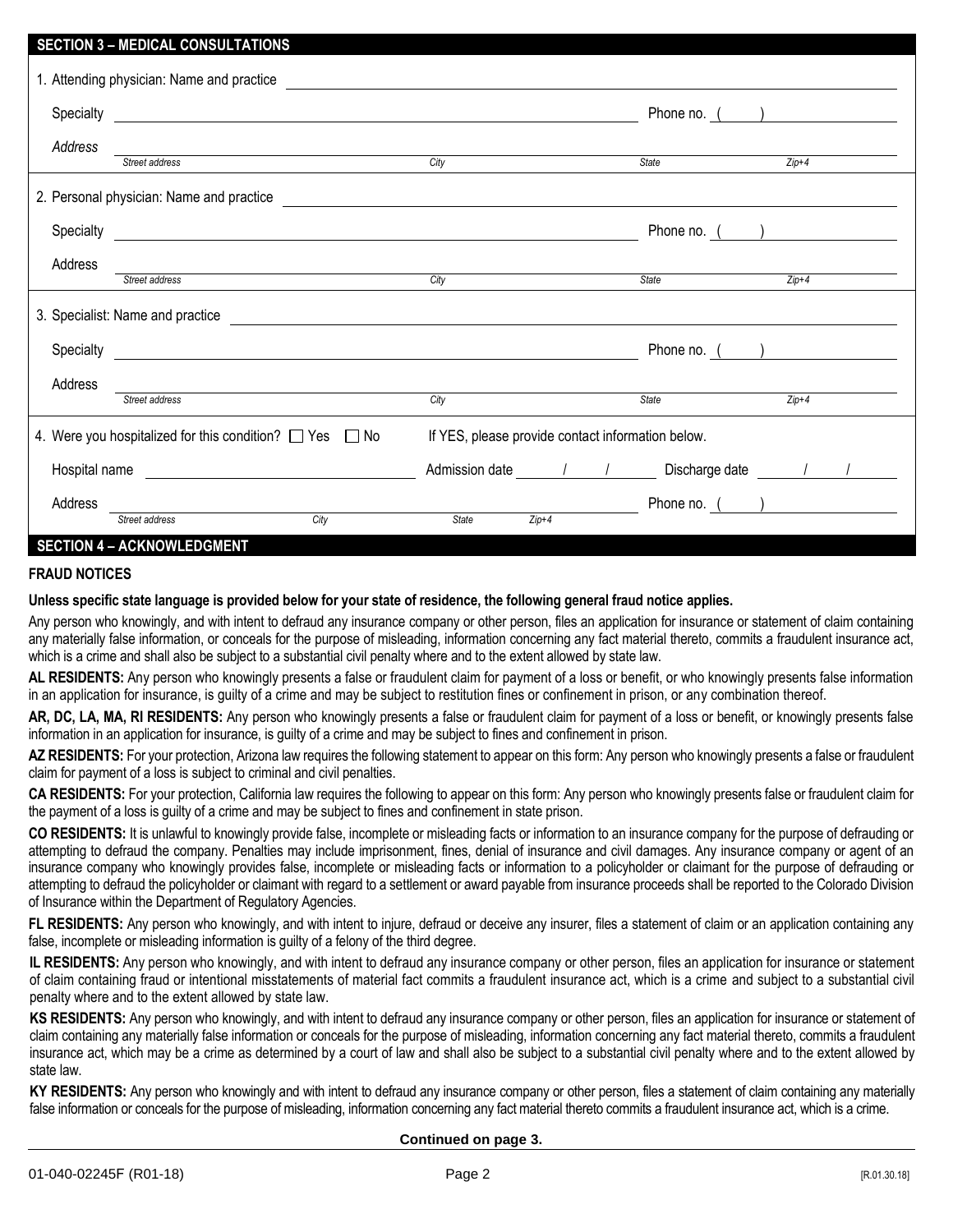### **FRAUD NOTICES** *(continued)*

**MD RESIDENTS:** Any person who knowingly or willfully presents a false or fraudulent claim for payment of a loss or benefit, or who knowingly or willfully presents false information in an application for insurance, is guilty of a crime and may be subject to fines and confinement in prison.

**ME, TN, WA RESIDENTS:** It is a crime to knowingly provide false, incomplete or misleading information to an insurance company for the purpose of defrauding the company. Penalties may include imprisonment, fines or a denial of insurance benefits.

**MN RESIDENTS:** A person who files a claim with intent to defraud or helps commit a fraud against an insurer is guilty of a crime.

**NC RESIDENTS:** Any person who knowingly, and with intent to defraud any insurance company or other person, files an application for insurance or statement of claim containing any materially false information, or conceals for the purpose of misleading, information concerning any fact material thereto, commits a fraudulent insurance act, which is a crime and may also be subject to a substantial civil penalty where and to the extent allowed by state law.

**NH RESIDENTS:** Any person who, with a purpose to injure, defraud or deceive any insurance company, files a statement of claim containing any false, incomplete or misleading information, is subject to prosecution and punishment for insurance fraud.

**NJ RESIDENTS:** Any person who knowingly files a statement of claim containing any false or misleading information is subject to criminal and civil penalties.

**NM RESIDENTS:** Any person who knowingly presents a false or fraudulent claim for payment of a loss or benefit, or knowingly presents false information in an application for insurance, is guilty of a crime and may be subject to civil fines and criminal penalties.

**NY RESIDENTS:** Any person who knowingly and with intent to defraud any insurance company or other person, files an application for insurance or statement of claim containing any materially false information or conceals for the purpose of misleading, information concerning any fact material thereto, commits a fraudulent insurance act, which is a crime, and shall also be subject to a civil penalty not to exceed five thousand dollars and the stated value of the claim for each such violation.

**OH RESIDENTS:** Any person who, with intent to defraud or knowing that he is facilitating a fraud against an insurer, submits an application or files a claim containing a false or deceptive statement is guilty of insurance fraud.

**OK RESIDENTS:** WARNING: Any person who knowingly, and with intent to injure, defraud or deceive any insurer, makes any claim for the proceeds of an insurance policy containing any false, incomplete or misleading information is guilty of a felony.

**OR RESIDENTS:** Any person who knowingly and with intent to defraud an insurance company or any other person presents a false claim for payment of a loss or benefit may be guilty of insurance fraud and subject to civil fines and criminal penalties. If such misinformation is material to the content of the contract, relied upon by the insurer and either material to the risk assumed by the insurer or provided fraudulently, such action may also lead to denial of insurance benefits.

PA RESIDENTS: Any person who knowingly and with intent to defraud any insurance company or other person, files an application for insurance or statement of claim containing any materially false information or conceals for the purpose of misleading, information concerning any fact material thereto, commits a fraudulent insurance act, which is a crime and subjects such person to criminal and civil penalties.

**VA RESIDENTS:** Any person who, with the intent to defraud or knowing that they are facilitating a fraud against an insurer, submits an application or files a claim containing a false or deceptive statement may have violated state law.

**VT RESIDENTS:** Any person who knowingly presents a false statement in an application for insurance may be guilty of a criminal offense and subject to penalties under state law.

**I hereby acknowledge that I have read the applicable fraud notice above.**

**I hereby certify the statements above are complete and accurate to the best of my knowledge.**

*Date (MM/DD/YYYY) Signature of Insured Signature of Policyowner (if other than Insured)*